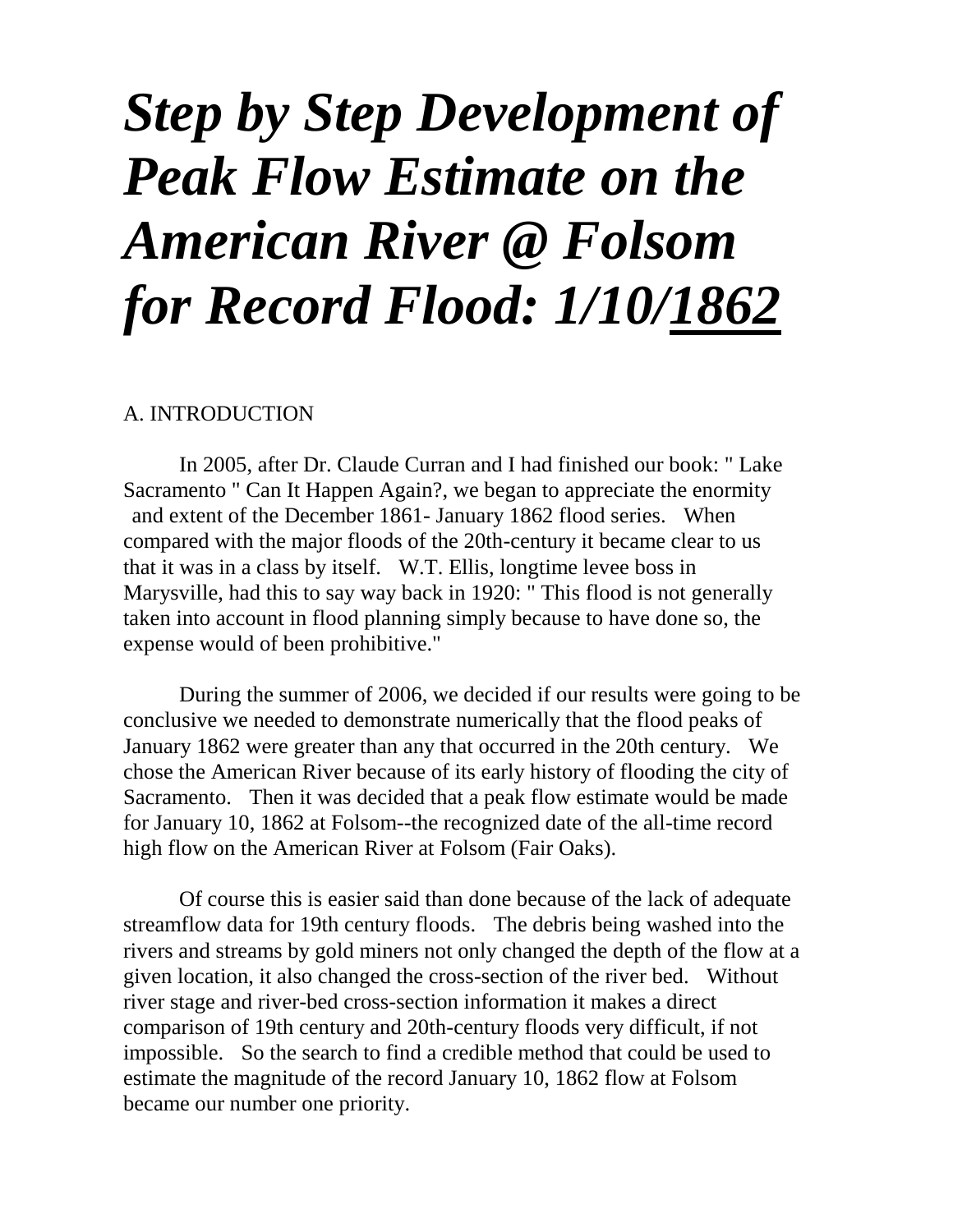Before tackling this problem we decided to see if we could find any previous peak flow estimates for January 10, 1862 on the American River at Folsom. Oregon State climatologist George Taylor suggested we contact Gary Estes (Coordinator of California's Annual Extreme Precipitation Symposium). Gary referred us to an engineer in the state of Washington who had done some work on flood problems in the Sacramento area. This gentleman stated that the information we were looking for would most likely be found in the National Research Council report: *Improving American River Flood Frequency Analyses* published by the National Academy Press, Washington D.C. 1999.

On page 37 of this report, Table 2.2-Maximum Peak Discharge on the American River at Fair Oaks (unregulated conditions) gives an 1862 Peak discharge of 265,000 CFS. This estimate was made by Bossen in 1941. *(affiliation- not given)* 

On page 45 of this same report under the heading, Analysis of American River Data (second item)-estimated peak of the 1862 flood (265,000 CFS) assumed to be the largest instantaneous peak discharge since 1848.

On page 19 of the Taylor brothers' book: "The Great California Flood of 1862" published on March 2, 2006, they refer to data tabulated in Geological Survey, 1953: "Extrapolating the data given, we estimate the peak flow in 1862 to be no less than 250,000 CFS."

**Note:** These were the only references we found pertaining to peak flow estimates on the the American River at Folsom for the January 1862 flood. Apparently we were not the only ones looking for 1862 peak flow estimates on the American River. Also on page 19 of the Taylor brothers' book it states: "It is not clear why an estimate was not made for peak flow for the 1862 flood on this river" *(referring to the American River).*

#### B. EVENTS PRIOR TO PLACING AD IN FOLSOM TELEGRAPH

After reviewing the above report, a product of the NRC's Committee on American River Flood Frequencies, we decided to challenge Bossen's January 1862 peak flow estimate of 265,000 CFS on the American River at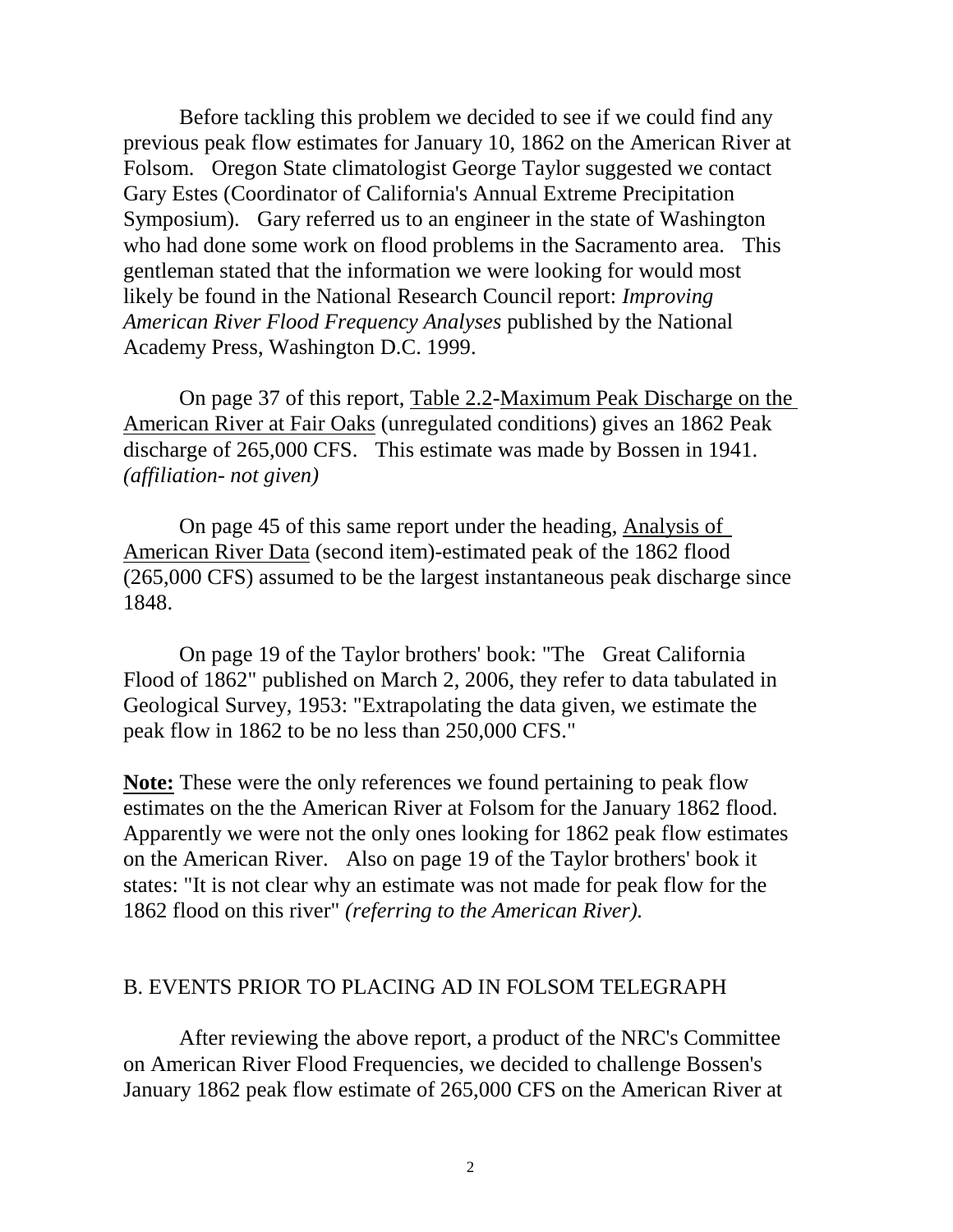Folsom. We have wondered why the Roos' estimate of a peak flow of 295,000 CFS for the major flood of January 1997 at Folsom wasn't given precedence over the Bossen estimate of 265,000 CFS. A cross-check of the Roos' estimate was made. Using ratio and proportion we adjusted the December 1964 peak flow data from Englebright Dam (171,700 CFS) for the difference in area between the Yuba (1104 square miles) and American River (1875 square miles) watersheds and came within 1.2% of replicating the Roos' estimate. The assumptions that were made are: 1) the intensity of each storm (1964 and 1997) was similar on both watersheds and 2) the peak flows on the Yuba at Englebright were similar for both the December 1964 and January 1997 flood producing storms. Therefore, it is our conclusion that the Roos' estimate is a valid indicator of the January 1997 peak flow at Folsom. Comparative peak flow data for the Yuba at Englebright during the major flood of January 1997 are unavailable. This is due to regulation of the flow on the middle fork of the Yuba River following the construction of the New Bullards Bar Dam in 1969.

A comparison of the watershed conditions prior to the onset of the flood producing storms of January 1862 and January 1997, reveals two significant differences. There was significantly more snow melt below 5,000 feet in January 1862, (s*ee figure 8* in "Lake Sacramento"). In January 1862, about the bottom 13% of the watershed was void of snow compared with ~37% before the warm storm of January 1997. Besides the snow factor, there was also frozen ground in January 1862 which impeded the infiltration of the rain and melted snow--further increasing the amount of runoff.

Summary: According to the comparative storm information, presented in *figure 5* of "Lake Sacramento", the 3 day burst precipitation amounts at Grass Valley and Lake Spaulding were about equal for both storms (1862 & 1997). However, the above comparison of the watershed conditions, prior to the January 1862 and January 1997 flood producing storms, clearly indicates that river flows were higher in January 1862.

Initially we were estimating that the 1862 flood peak on the Yuba at Englebright was approximately 10 to 20% larger than December 1964. An examination of *figures 6, 8 & 9* in "Lake Sacramento" supports this estimate. By using the technique described above, we get the following preliminary estimate of the peak flow on the American River at Folsom for January 10, 1862: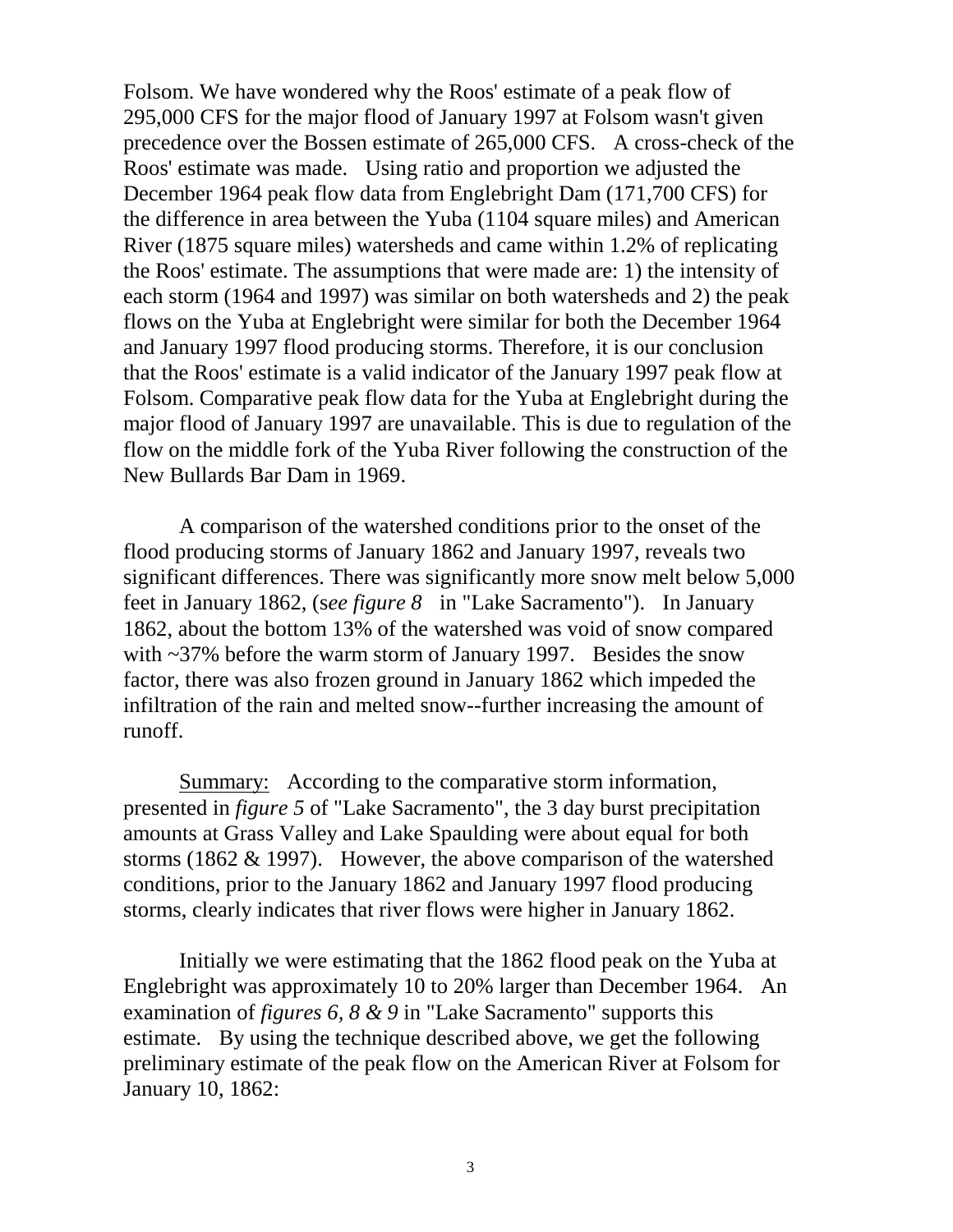STEP N0. 1: Assume that the January 10,1862 peak flow on the Yuba River at Englebright Dam was 10% larger than the peak flow for December 1964.

171,700 cfs (December 1964 peak) + 10% = **188,870 cfs** 

STEP N0. 2: (using ratio & proportion) Adjust the above January 1862 estimate at Englebright for the difference in watershed area between the Yuba and the American River.

 $X =$  Estimated peak flow for January 10, 1862 on the American River at Folsom.

|             | $\bullet$ $\bullet$ | $1875$ (sq. mi.) = | 320,000 cfs   |
|-------------|---------------------|--------------------|---------------|
| 188,870 cfs | $\bullet\bullet$    | $1104$ (sq. mi.)   | (rounded off) |

At this point we were not ready to decide on a numerical estimate for the peak flow that occurred January 10, 1862 on the American River at Folsom. We simply felt there were too many loose ends that needed further investigation. But we were confident that our work would allow us to raise the bar and state that the peak flow on January 10, 1862 was in excess of 300,000 CFS.

In the late summer and early fall of 2006 we made several unsuccessful attempts to share this information. Finally we placed the following advertisement in the *Folsom Telegraph*:

| <b>We Respectfully DISAGREE</b>                                                                                                                                                                                                                                                                                                                                                                           |  |  |
|-----------------------------------------------------------------------------------------------------------------------------------------------------------------------------------------------------------------------------------------------------------------------------------------------------------------------------------------------------------------------------------------------------------|--|--|
| A 1998 flood frequency analysis for the<br>American River at Folsom (Fair Oaks)<br>by the National Research Council used<br>An instantaneous peak flow for the record<br>Flood of January 10, 1862 of 265,000 cfs.                                                                                                                                                                                        |  |  |
| This estimate was made by L.E. Bossen in<br>1941. New evidence uncovered during our<br>recent research indicates the peak flow was<br>much larger $>300,000$ cfs. See our web page<br>for details: www.leonhunsaker.net                                                                                                                                                                                   |  |  |
| Leon Hunsaker & Claude Curran<br>$(M.S.—MIT)$ (Ph.D. – U. of Okla.)<br>$\mathbf{M}$ $\mathbf{m}$ $\mathbf{1}$ $\mathbf{1}$ $\mathbf{1}$ $\mathbf{1}$ $\mathbf{1}$ $\mathbf{1}$ $\mathbf{1}$ $\mathbf{1}$ $\mathbf{1}$ $\mathbf{1}$ $\mathbf{1}$ $\mathbf{1}$ $\mathbf{1}$ $\mathbf{1}$ $\mathbf{1}$ $\mathbf{1}$ $\mathbf{1}$ $\mathbf{1}$ $\mathbf{1}$ $\mathbf{1}$ $\mathbf{1}$ $\mathbf{1}$ $\mathbf{$ |  |  |

Note: This ad was placed in the Folsom Telegraph 11/22/06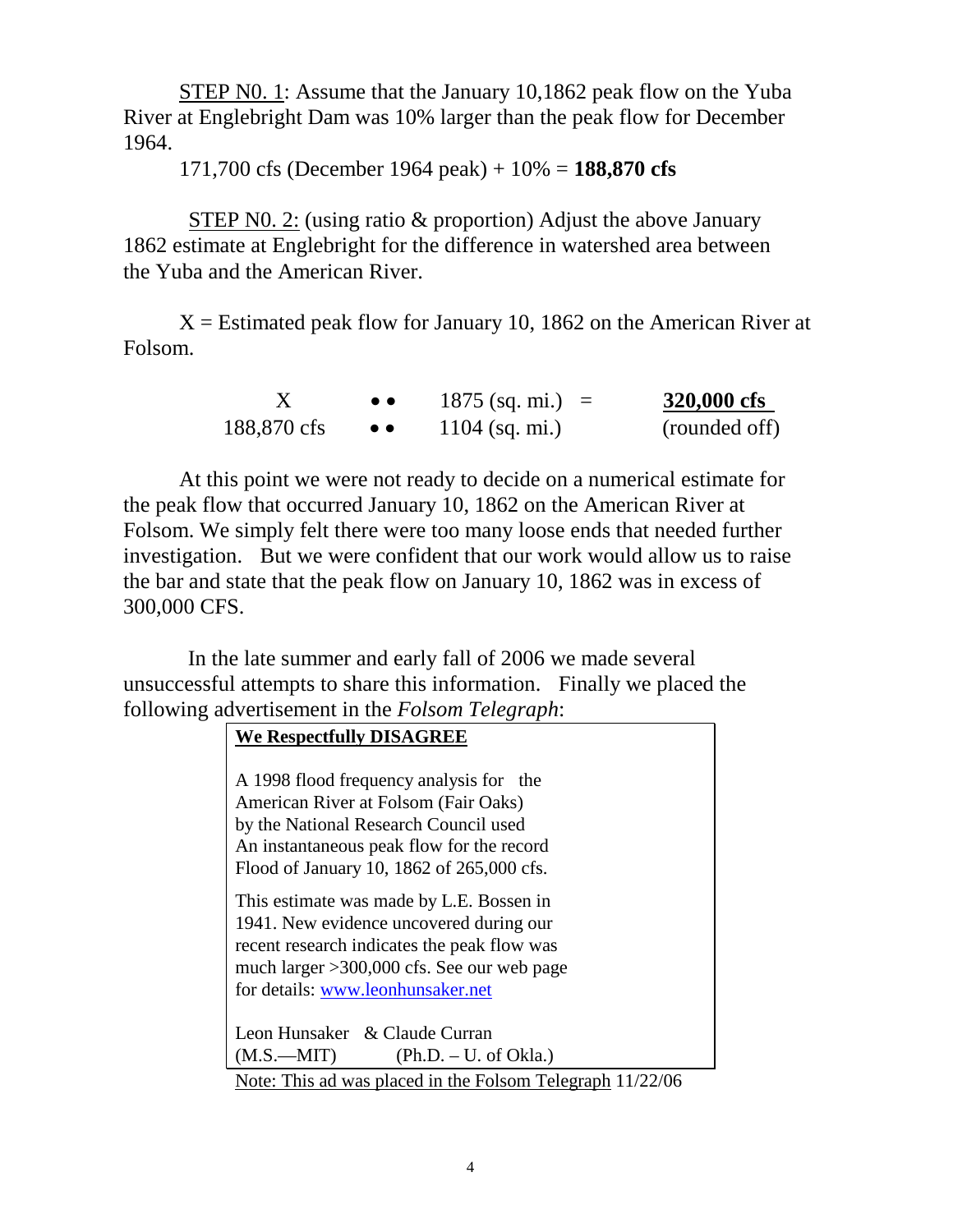## C. PRESENTATION AT NATIONAL GEOGRAPHERS' CONFERENCE

Our next attempt to be heard was at the annual meeting of the Association of American Geographers (AAG). This meeting was held in San Francisco April 2007. The title of our paper: "Would a Repeat of The Legendary Flood of 1862 Overtop Folsom Dam?" The main conclusions reached in this presentation are as follows:

1. We feel confident that the L. E. Bossen estimate of the peak flow for January 10, 1862 (of 265,000 CFS) on the American River at Folsom (or Fair Oaks) **is at least 20% too low**! **Our estimate (rounded off): 320,000 CFS--is conservative!** 

**Note**: A comparative study of peak flows and watershed conditions for five major high water events between the years (1950-2000) on the  $\sim$ 51 square mile South Yuba River Watershed above Cisco **supports this view**. Frozen ground underneath a fresh snow pack were the conditions that existed on much of the Yuba and American River Watersheds just prior to the major flood producing storm of January 10, 1862. An examination of the January 1963 storm, that produced a record peak flow of **18,400 CFS** on the South Yuba River at Cisco, illustrates the huge impact this combination of watershed factors can have on peak flows.

At the 33rd Annual Western Snow Conference held in Colorado Springs, Colorado, April, 1965, Frederick A. Bertle (Hydraulic Engineer -- Bureau of Reclamation) had this to say about the impact a fresh snow pack can have on peak flows: "In many areas of the western United States, the maximum floods occur as the result of an extreme rain falling on a relatively fresh snow cover. The snow pack will absorb the rainfall from the early part of the storm and release it later. As a result of the release of stored water from the snow pack, in addition to the melting of the snow and the rainfall itself, the runoff peak flow may be considerably more severe than would occur from the rainfall alone." *This statement can be found on page 11 of the conference proceedings.*

2. We believe a series of major floods similar to 1861-62, **when considered as a unit**, has the potential to overwhelm storage facilities because of the small time interval between flood events. This would be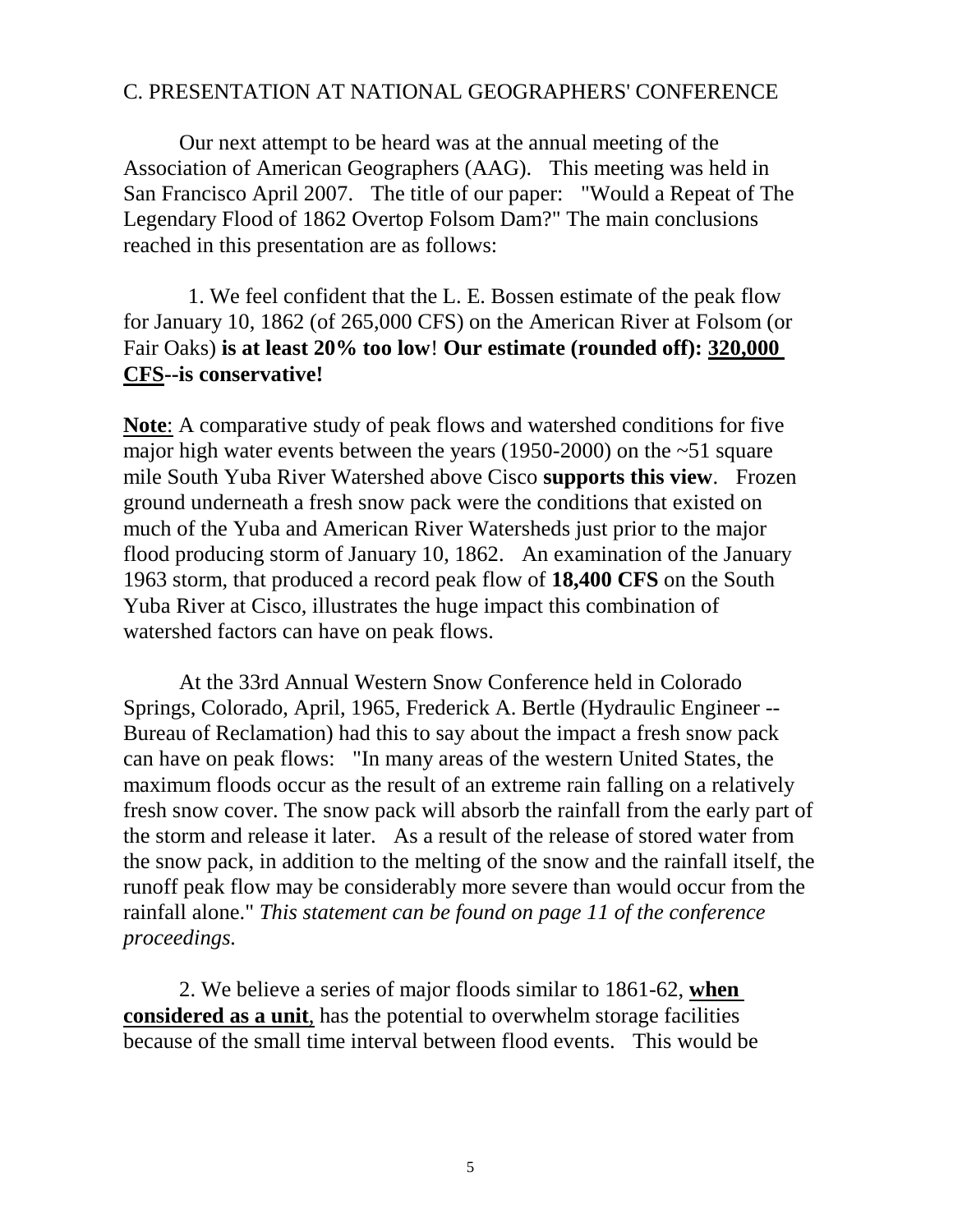followed by free flowing rivers and widespread levee failures in the valleys--**a catastrophic event!**

**Note**: Folsom Dam would have surely been overtopped by an 1861-62 type flood before the recent upgrades were in place. Now that the size of the spillgates have been increased, the excess water from a major flood can be released and hopefully pass by without incident.

#### D. ANOTHER LOOK AT OUR 320,000 CFS ESTIMATE

As we have already stated we had good reason to believe that our 320,000 CFS peak flow estimate for the American River at Folsom on January 10, 1862 was conservative. Sometime later the USGS decided to toss their hat in the ring and also posted a peak flow estimate of 320,000 CFS for January 10, 1862 at Folsom. *As recently as January 2011, this estimate was still on their website.* 

From the summer of 2007 until the Fall of 2008, our research on California floods had slowed to a snails pace. However, once in a while in a telephone conversation, we would review the reasons why we felt our peak flow estimate for January 10, 1862 was conservative. Then in the Fall of 2008 we decided to take another look at the record breaking peak flow on the South Yuba River at Cisco, produced by the heavy warm storm of January 1963. As pointed out earlier, conditions on the South Yuba River watershed above Cisco, prior to the January 1963 warm storm, were similar to the conditions that existed on the Yuba and American River watersheds just ahead of the major flood producing storm of January 10, 1862.

Then we decided to see if a comparison of the January 1997 and January 1963 peak flows on the South Yuba River at Cisco would shed some light on the record peak flow that occurred on the American River at Folsom, January 10, 1862. This comparison indicated that the peak flow during the January 1963 high water event was **23% higher.** Therefore, if we increase Roos' January 1997 peak flow estimate, of 295,000 CFS at Folsom by 23%, our peak flow estimate for January 10, 1862 is **365,000 CFS.** *Estimate has been rounded off to nearest 5,000 CFS.*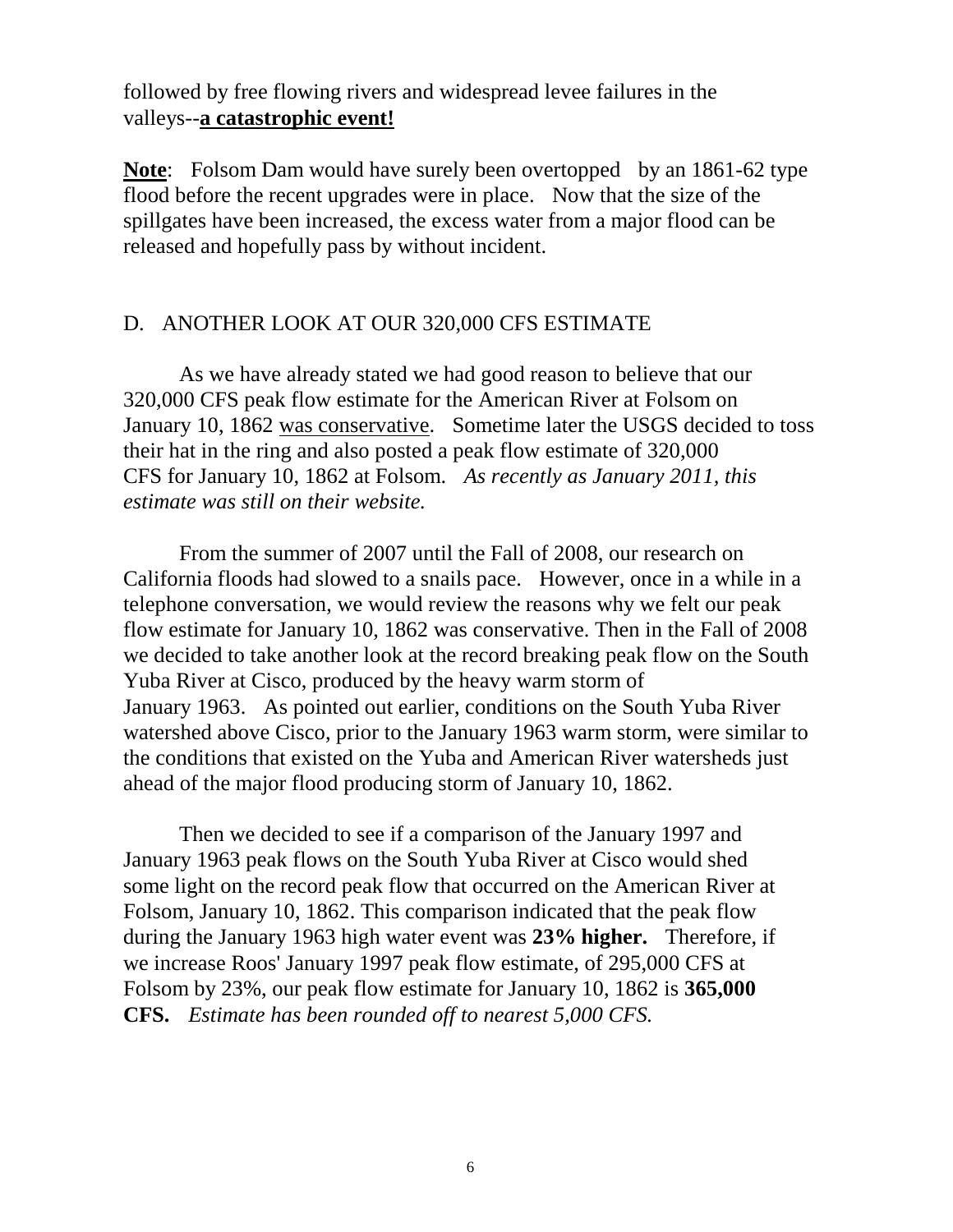## E. TWO PEAK FLOW ESTIMATES: **320,000 CFS** vs. **365,000 CFS**

The obvious question: Which estimate is most representative of what actually occurred at Folsom on January 10, 1862? We think the arguments presented in section "C" clearly favor the 365,000 CFS peak flow estimate. However, in an attempt to strengthen our case we began searching for another method of estimating the January 10, 1862 peak flow at Folsom. This time we decided to look for bits of useful information that might be gleaned from "official reports and publications".

This effort turned out to be a surprising success. Two main items came to our attention. *Figure 3.1* from the 1999 NRC report: Improving American River Flood Frequency Analyses and the DWR report: Analysis of 1862 Precipitation and Runoff *(on the American River watershed- dated February 23, 1999).* On page 2 of the DWR report it states: "Because the 1862 event had antecedent conditions like the 1997 event, an estimated runoff volume for 1862 was made using the 1997 precipitation/runoff ratio of 1.7. The calculated runoff volume was around 200,000 CFS (3-day)." *Figure 9* in "Lake Sacramento" supports these ideas. *Figure 3.1* shows the log-log relationships of three-day flow on peak flow, American River.

However, before we could make an estimate, *figure 3.1* needed to be modified to include 1862 flood data. We asked an expert (Holger Sommer) in fluid mechanics to make the necessary modifications. We have included our modified version of *figure 3.1* as part of this report. You now have the information you need to make another independent estimate of the peak flow on the American River at Folsom for January 10, 1862.

**Note:** *Holger taught fluid mechanics at Carnegie Melon University in Pittsburgh, PA.* 

STEP N0. 1: Locate the 200,000 cfs value on the "Y" axis.

STEP N0. 2: Then move in a horizontal direction to the right until you intersect the extended regression line.

STEP N0. 3: At this point you drop vertically downward to the "X" axis. This gives an estimated peak flow of **365,000 CFS.**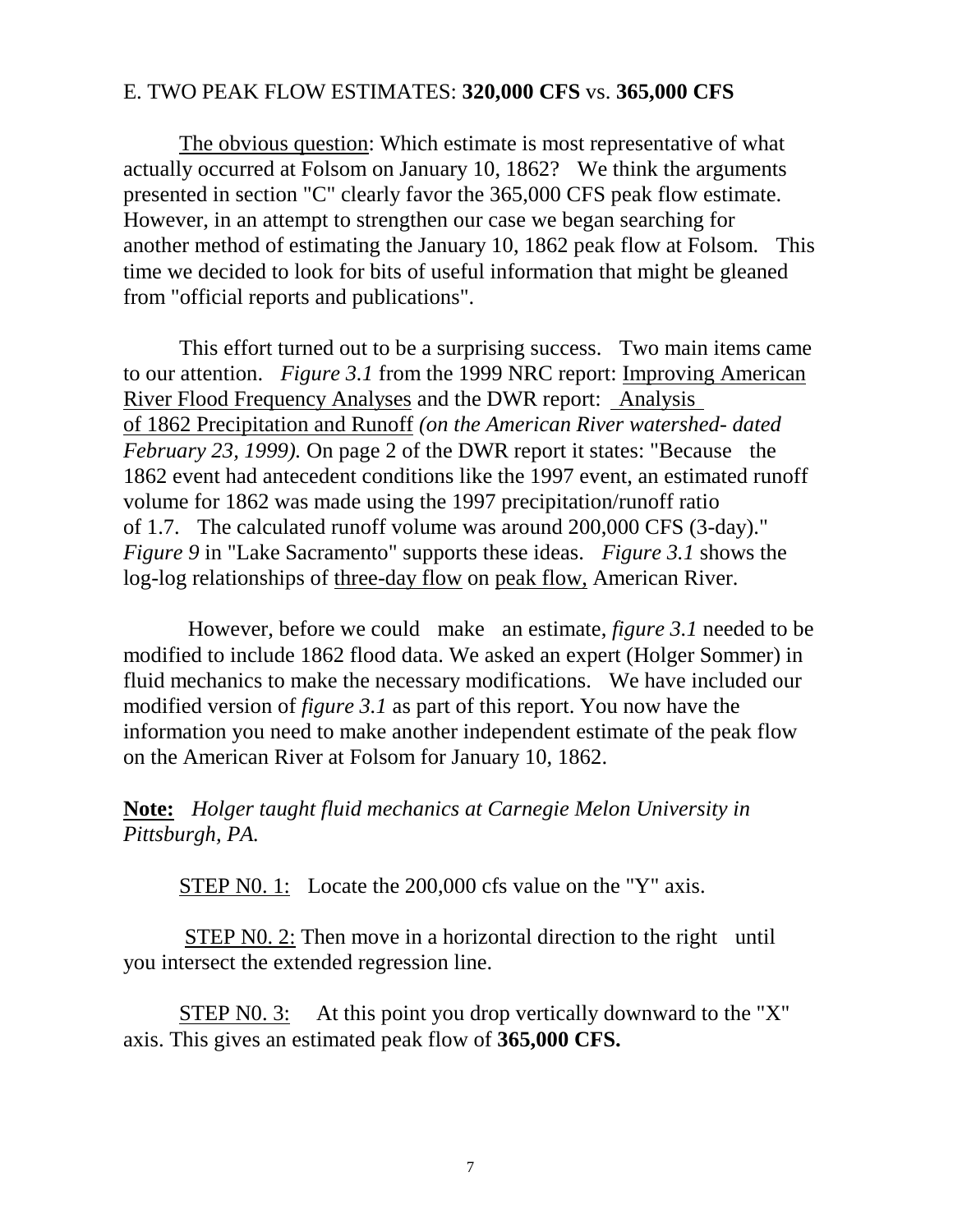**COMMENT N0. 1**:The DWR (3-day flow) of 200,000 CFS along with our modified version of *figure 3.1* from the 1999 NRC report, confirms the consistency of our peak flow prediction of **365,000 CFS.**

**COMMENT N0. 2:** Holger thought it would be a good idea to cross-check the data upon which *figure 3.1* is based. Our request for information was turned down by the Chairman of the Committee On American River Flood Frequencies. Rather than trying to obtain the data through the "Freedom of Information Act", we decided not to pursue the matter any further.

## F. LINGERING DOUBTS AND SHARING OUR RESULTS

After a thorough review of the big picture, we added a plus sign to our 365,000+ CFS estimate. Our reasons: According to Brewer, in January 1862 there was a Lake in the Central Valley 250 to 300 mi. long with an average width of ~20 mi. Paraphrasing what William Ellis had to say on page 18 of the Taylor brothers' book, an 18-20 ft. thick layer of brownishlooking fresh water riding on top of the more dense saltwater was flowing through the Golden Gate and out to sea at least as far as the Farallon Islands. A heavily laden freighter reportedly foundered when it sailed into this layer of fresh water in the vicinity of the Farallons. The outflow was so pronouced it stopped the tide at the Golden Gate for a week. These facts left us feeling that our estimate of 365,000 CFS still wasn't high enough but we lacked the evidence we needed to change it. As a result the plus sign on our estimate remained **just a hunch**.

In the meantime we sent along a copy of our work to Joe Countryman (president of a consulting firm) working on the proposed upgrade of Folsom Dam and the American River levee system. Joe's courteous, but lukewarm, response along with a footnote\* on page 13 of the 1999 NRC report, started us off in a new direction. We changed from estimating peak flows to estimating volumes. This is when we decided to to take another look at Dr. Snell's much maligned rainfall measurements made in Sonora during the floods of December 1861 and January 1862.

\***Note:** The footnote at the bottom of page 13 states: "Daily rather than instantaneous flows are critical to flood management decision on the American River because of the significant volume of upstream flood storage at Folsom Dam."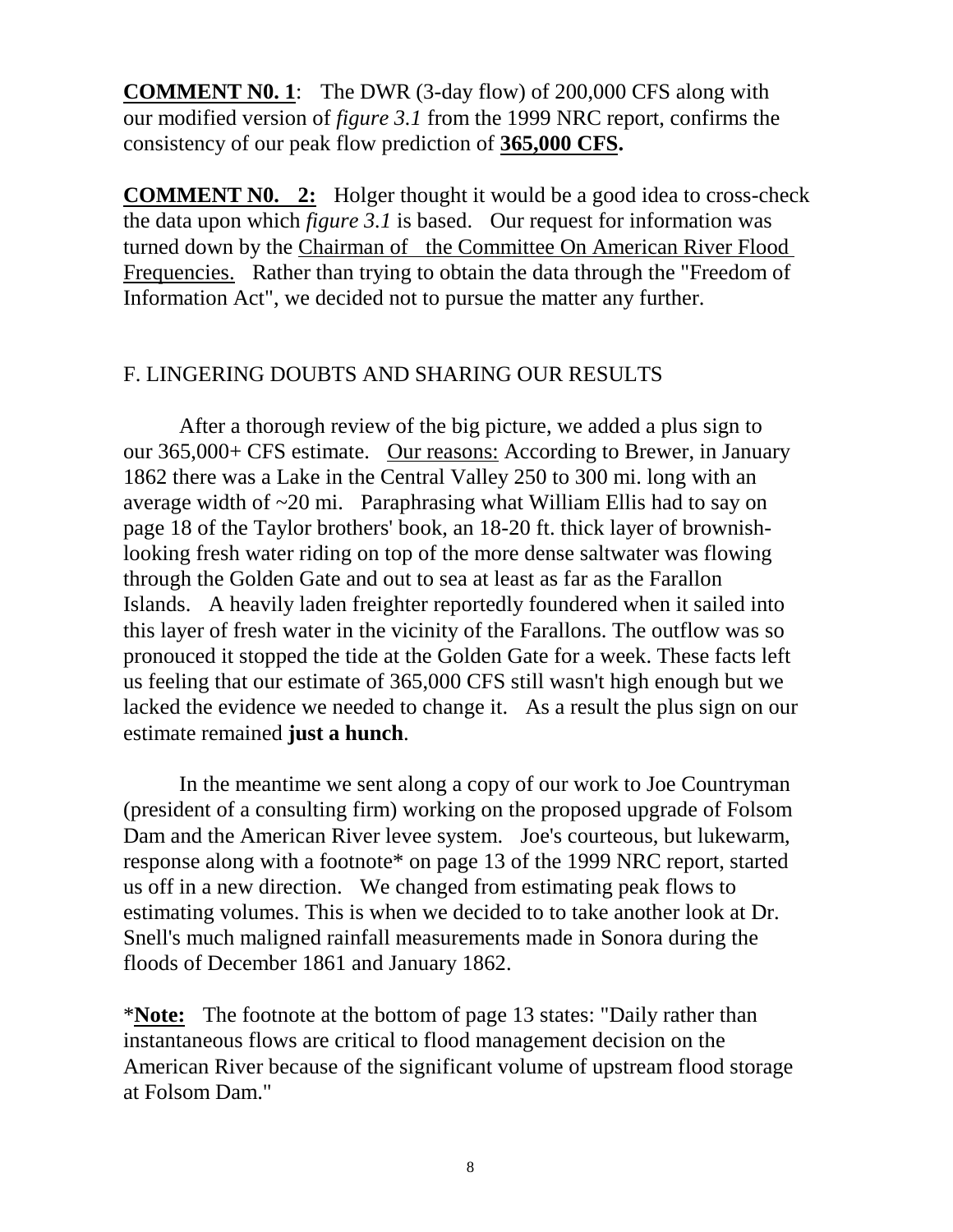## G. SNELL's 1861-62 SONORA RAINFALL DATA--A GAME CHANGER

We launched an investigation to establish the validity of Dr. Snell's Sonora rainfall measurements made during the 1861-62 flood period. First we checked into his background using information we had obtained from the Tuolomne County Historical Society. He is known as Tuolomne County's pioneer scientist and was certainly capable of making accurate rainfall measurements.

Then in a paper prepared for the 2010 California Maximum Precipitation Symposium, we made the argument that Snell's supposedly outrageous 1861-62 rainfall measurements were valid. The title of our report: Dr. Snell's Rainfall Measurements Taken In Sonora During The December 1861-January 1862 Floods **Are Valid**. *This report has been made part of the proceedings of the 2010 Symposium and appears on the Symposium's website.*

**TRANSITION:** Our conclusion that Dr. Snell's 1861-62 Sonora rainfall measurements are a game changer is based upon the following list of facts and information:

1. Quoting from page 2 of the above report: " From the beginning of the wet season (on or about November 11, 1861 until January 14, 1862) 72 in. of rain fell in Sonora. Then, 10 days later (from January 14th until the 23rd) he recorded another 30 in.--raising the seasonal total to a whopping 102 in. We say whopping because Sonora's normal annual rainfall is approximately 32 in."

2. Now, turning to Exhibit A in this report and once again quoting from page 2: "*Exhibit A* compares ten consecutive days of rainfall at Grass Valley and Sonora for seven major floods of the 20th Century on the American River watershed. In all cases the 10 day total for Grass Valley exceeded the 10 day total for Sonora by a substantial margin. However, the same rainfall comparison for the 10 day period from January 14, 1862 through January 23, 1862 was reversed --30 in. in Sonora compared with a little more than 18 in. in Grass Valley." **This indicates that the Jet Stream (or storm track if you prefer) had shifted toward the south.**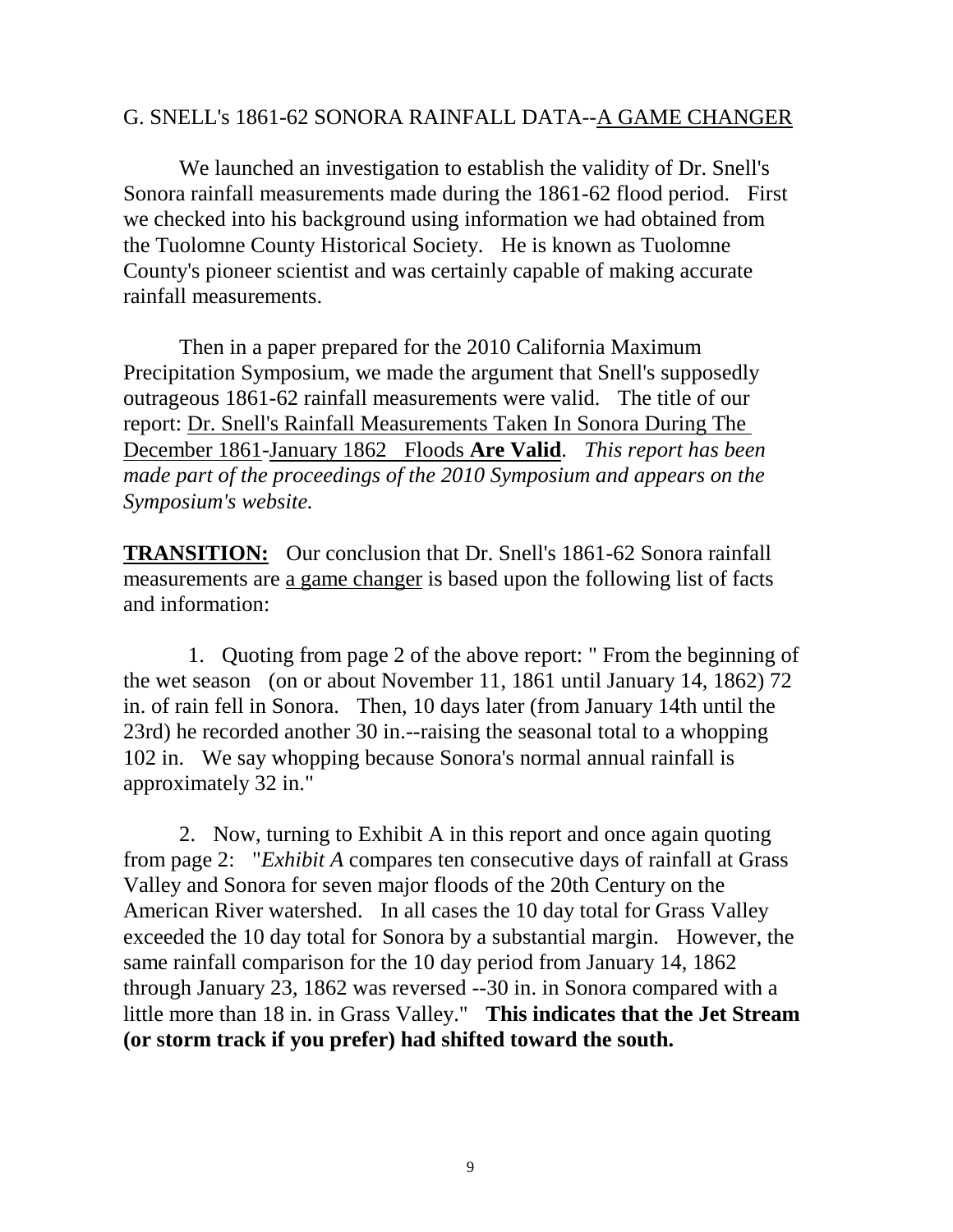3.When did this shift toward the south occur? On page 6, section 3c of our report establishing the validity of Snell's 1861-62 rainfall measurements it states**:** "However, as the Christmas holidays approached, the Jet Stream (storm track) began to shift southward, as evidenced by a report of rain starting to fall in the Los Angeles basin on Christmas Day. This report also stated that a "nice pleasant rain" continued on through the holiday season. It then rained continuously for 15 days and nights. This was followed by a downpour for 24 hours, or longer." *Source:* "The Great California Flood of 1862", page 7, by the Taylor Brothers.

4. Referring to the quote from the report on Dr. Snell's 1861-62 rainfall measurements, on page 7: The statement underlined above indicates that the intensity of the rain increased in the Los Angeles basin on or about January 2, 1862. It is also our opinion that the seasonal rainfall totals for Grass Valley and Sonora were about equal at this point- approximately 42 in. If you add 30 in., the total comes to 72 in.\* which is equal to the seasonal total that Dr. Snell reported for Sonora up to January 14, 1862. **Therefore, we propose that approximately 30 inches of rain fell in Sonora during the 10 day period from January 2, 1862 to January 11, 1862, matching the January 14, 1862 to January 23, 1862 total of 30 inches.**

5. \*During this same time period (November 11, 1861-January 14, 1862) 56.19 in. of precipitation fell in Grass Valley.

## 6. **CONCLUSION: In January 1862, there were two super-floods on the American River watershed. The peak flows produced by these floods at Folsom, were only 12 days apart--one on January 10th followed by another on January 22nd.**

**7.** On page 2 of the February 23, 1999 DWR report: Analysis of 1862 runoff assumed an average American River basin January precipitation depth of 50 in. This method also assumed wet antecedent conditions and a 1997 precipitation /runoff ratio of 1.7. The calculated runoff was around 200,000 CFS (3-day).

## 8. **COMMENTS and CONCLUSIONS:**

 By way of review, if we refer to our modified version of NRC's *figure 3.1*, we see that the **200,000 CFS** (3-day) lines up with the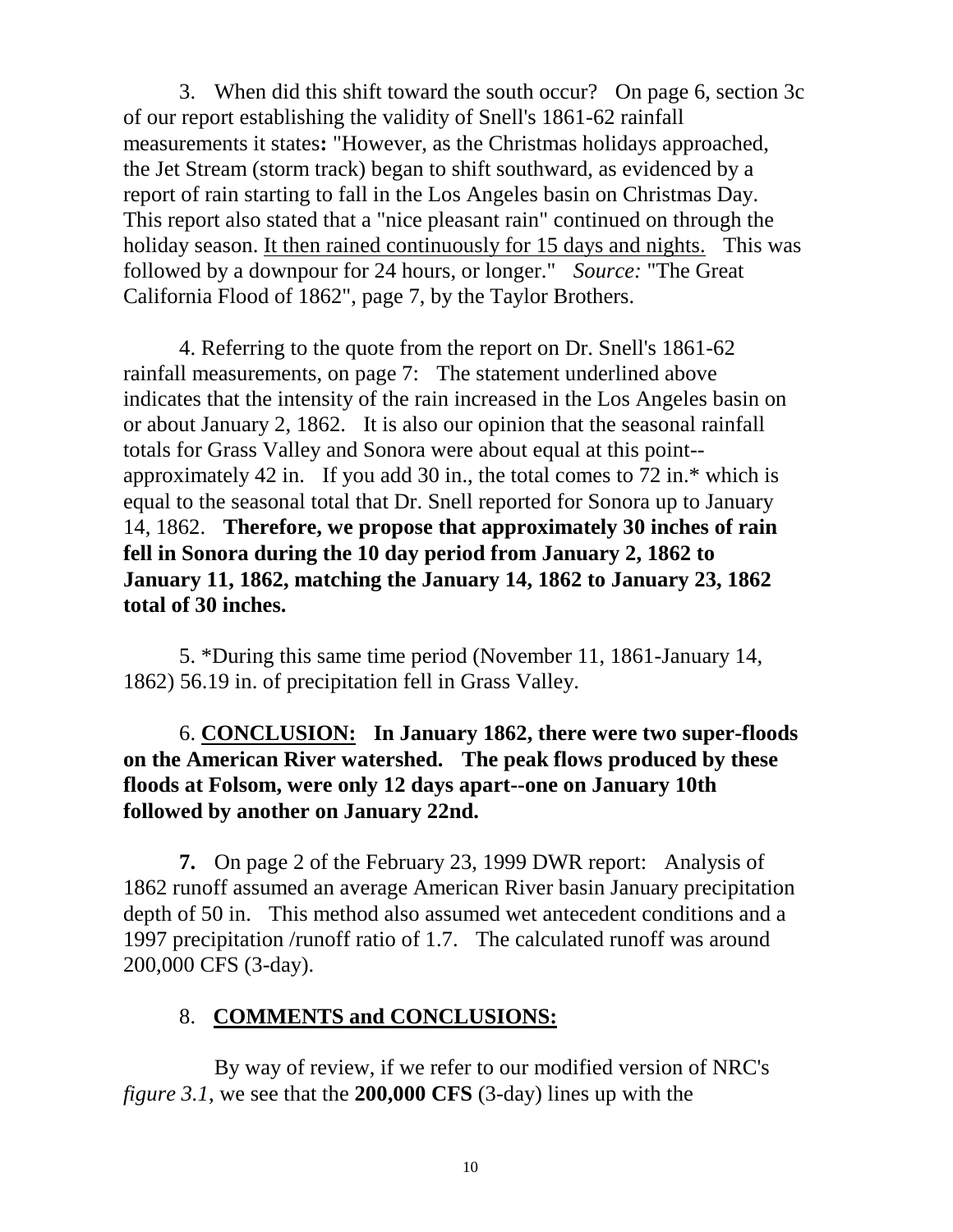**365,000 CFS** peak flow. This was our peak flow estimate for January 10, 1862 on the American River at Folsom before the acceptance of Snell's 1861-62 Sonora rainfall measurements. Based upon the information in the first seven items of this section, there is little doubt in our minds that the estimated 50 in. average precipitation depth for the American River basin in January 1862 is substantially shy of the mark.

 This is why we call the validation of the Snell 1862 rainfall data **a game changer**. All past estimates of **volume** as well as **peak flow** on the American River should be revisited --including our January 10, 1862 peak flow estimate of 365,000 CFS at Folsom.

#### H. REVISING OUR 365,000 CFS PEAK FLOW ESTIMATE AT FOLSOM

Using Dr. Snell's Sonora data as a guide, a conservative estimate of the average precipitation depth on the American River basin for January 1862 would be the total of the precipitation that fell at Sonora during the two almost back to back 10 day wet periods--*which adds up to* ~*60 in.*  Sonora is situated at a relatively low elevation( $\sim$ 1800 ft.). Now let us assume that a broad and relatively deep current of air in the vicinity of Sonora moves in a north-northwesterly direction parallel to the Sierra toward Placerville (Elev. 1890 ft.). Placerville is located on the southern edge of the American River watershed. Up to this point any increase in precipitation due to cooling by orograghic lift would likely be minor. Leaving Placerville it appears that the air current would be traveling in a more northerly direction parallel to the Northern Sierra. As a result the observed increases in precipitation would be due mainly to the increase in elevation (orographic lift) as the air travels in a northerly direction. A good example of this is a comparison of the 10 day precipitation totals for five select reporting stations in the American River basin during the major flood producing storms of December 1964, February 1986 and January 1997. *See page 4, Section "A" of the Snell report.* 

**Note:** To get a better idea of what we are describing, refer to our estimate of the Jet Stream weather pattern associated with the Super Flood of January 10, 1862. The heavy dark green line, outlined in red, is our revised location of the Jet Stream (storm track) after taking into account how the "Snell Effect" would alter its path.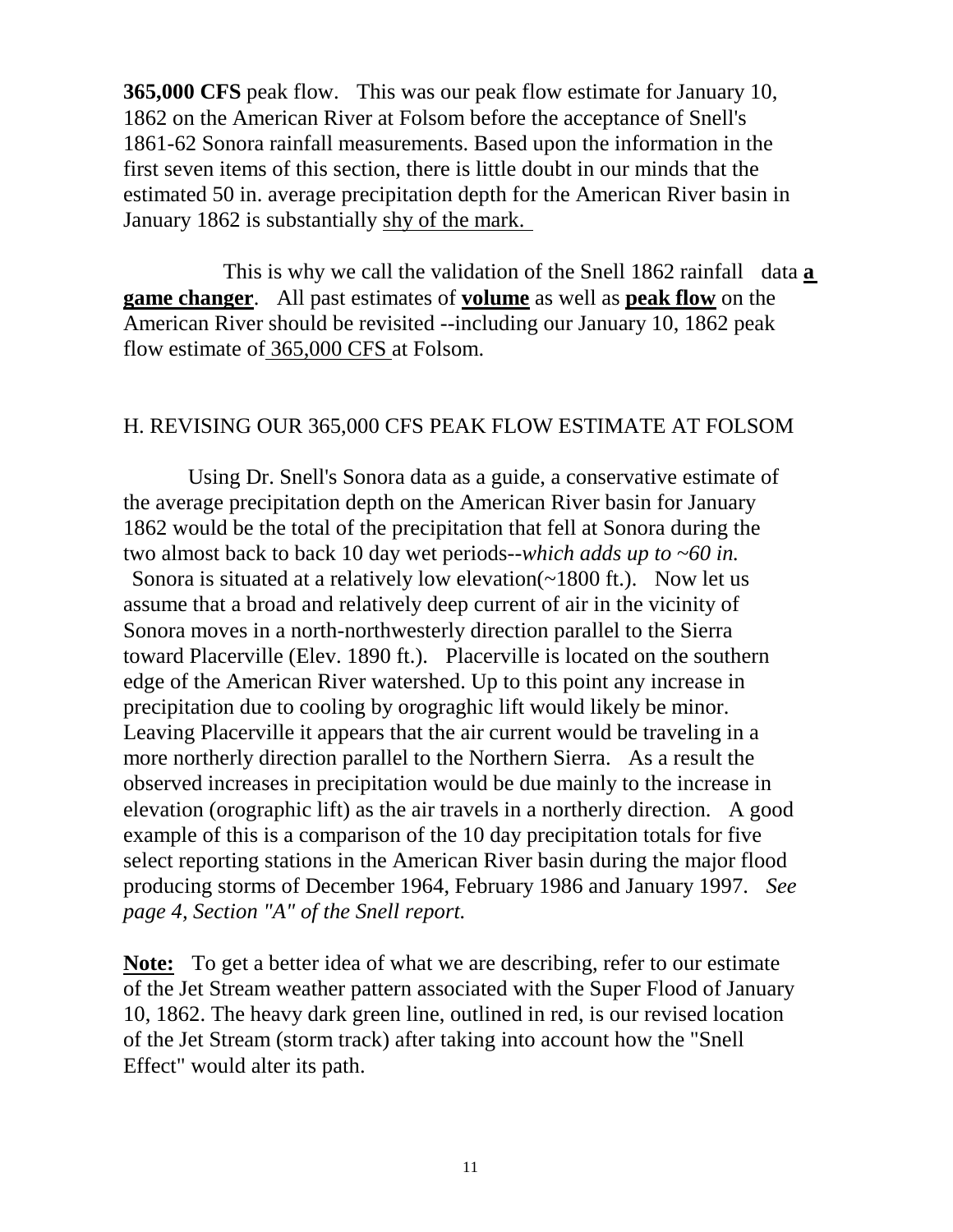Why do we think this Jet Stream weather pattern produced significantly more precipitation on the American River basin than any of the Jet Stream patterns associated with the major floods of the 20th Century? Our estimate shows the Jet Stream (storm track) coming from right out of the south-southeast loaded with extra moisture from the subtropics. This is demonstrated conclusively by a review of the statewide peak stream flow data associated with the second Super Flood of January 22, 1862--*also of subtropical origin***.** *See page 3 of the Snell report*. We also believe that the bend of the Sierra, that begins near the southern boundary of the American River watershed, enhances the orographic lift especially when flood producing Jet Stream flow patterns originate in the subtropics.

There are several reports which support our contention that the rainfall was unusually heavy *and most likely of subtropical origin*. The following reports appeared in the *Sacramento Union:*

1. (January 9, 1862) The Flood in Mariposa: Property damage along the Merced to an amount not dreamed of by men who have for a long time lived in the localities.

2. (January 14, 1862) Placerville, Jan. 10th, 9PM--Editors Union: Rain, Rain, Rain! There seems to be no let-up to it; for three days it has poured down upon us, and at this writing it seems to be coming down in torrents----rivulets are turned into rivers which sweeps everything before them.

3. (January 14, 1862) The Flood in Georgetown: A correspondent of the Union, writing from Georgetown, Eldorado County, January 10th says: The hardest rain ever known in the mountains by any of the old settlers has been falling here for the last three days and nights, and it has been impossible to cross any of the small streams.

**Note:** These reports are relevant to the first Super Flood of January 1862. The chaotic runoff situation described in both the Placerville and Georgetown reports suggest that frozen ground was a contributing factor.

Following the first Super Flood of January 10th, the southerly Jet Stream from the subtropics was interrupted by northerly flow cold enough to produce snow at low elevations. This snow episode wasn't nearly as heavy in the lower elevations, as the one prior to the first Super Flood but it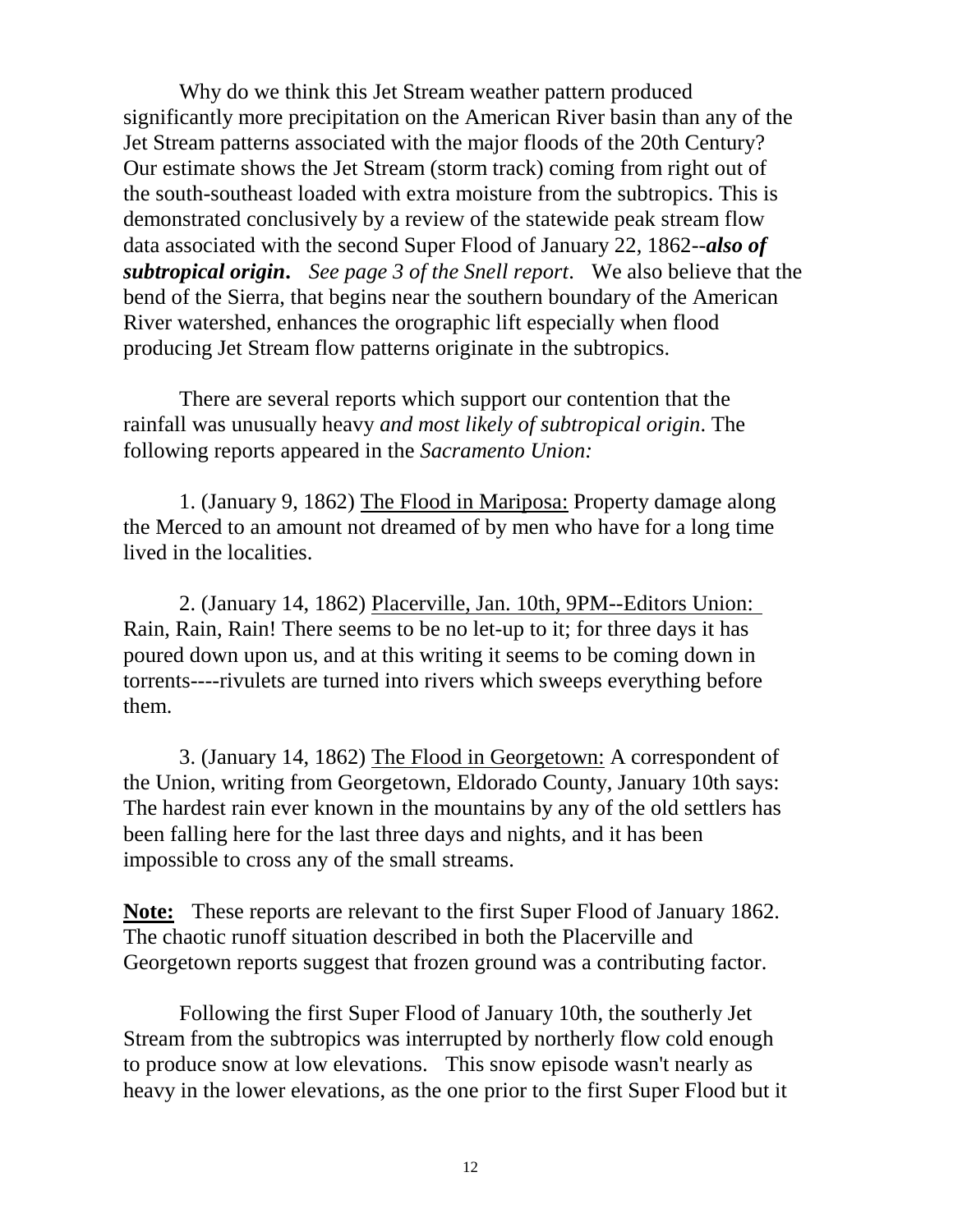did leave behind 4 in. in Nevada City and 2 in.\* in Cacheville on the 14th and 15th respectively.

\***Note:** As matter of interest, a correspondent of the *Sacramento Union*  wrote that the snowflakes falling in Cacheville (near the foothills that line the southwestern portion of the Sacramento Valley) on the 15th were as large as the palm of your hand.

The following reports are evidence that a strong southerly Jet Stream from the subtropics was about to be reestablished over California:

1. Refer to section "G" statement N0. 3

2. (January 22, 1862) Forest Hill Courier: The river on Friday afternoon --January 17th --was 12 feet higher than any previous flood and 40 feet above low water mark. *Refers to middle fork of American River*.

3. Refer to *figure 2* in "Lake Sacramento": It shows that ~3.5 in. of rain fell in Sacramento on January 17th. By over an inch, this is the heaviest single day of rainfall recorded in Sacramento during the entire months of December 1861 and January 1862.

After examining the facts we believe that the 24 hour downpour, referred to in item N0.1, most likely commenced on the 16th. It is also our belief that the events listed above were caused by the same upper level disturbance that originally formed in the subtropics. From the subtropics this disturbance was forced in a north-northwesterly direction and moved across the length of the Central Valley of California on January 17th. The end result was a well defined Jet Stream (storm track) extending from the subtropics in a north-northwesterly direction along a path that kept it centered west of the California Sierra summit all the way to the Oregon border.

This Jet Stream weather pattern provided a platform for the development of the second Super Flood of January 1862 on the American River watershed. *Figure 3* in "Lake Sacramento" shows a mean temperature reading in Sacramento on the 15th of 41 degrees (F). By the 18th and 19th the mean daily temperature in Sacramento had risen to 52 degrees (F) and was followed by a 3-day precipitation burst temperature of 55.5 degrees (F). *See figure 10* in "Lake Sacramento". This information combined with the daily precipitation amounts for Sacramento and Grass Valley in *figures 1*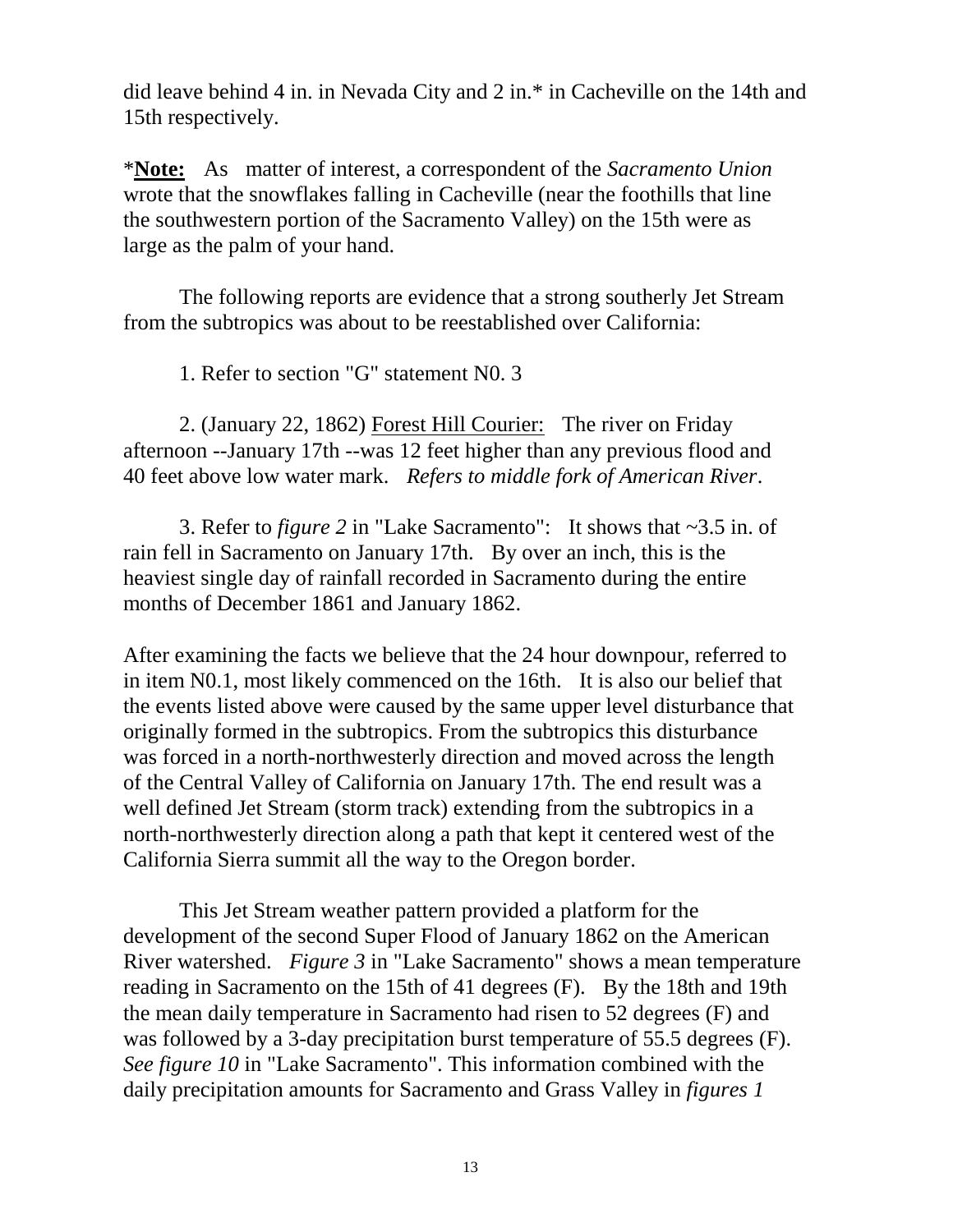*and 2,* also in "Lake Sacramento", tells the story. On or about January 22, 1862, either record flooding or near record flooding occurred from Southern California to the Oregon border. *See page 3 of the Snell report.* 

In our opinion assuming an average precipitation depth for January 1862 on the American River basin of ~60 in., **is conservative**. When compared with the DWR estimate of 50 in. our estimate is 20% higher. This increase refers to precipitation not runoff. It is also our understanding from the comments made at the Maximum Precipitation Symposium last June, that runoff calculations, based upon an average precipitation depth of 55 to 60 in. on the American River basin, would be forthcoming. In the absence of this information, we will make what we consider several reasonable estimates.

DWR's estimate of an average 50 in precipitation depth on the American River basin for January 1862, was calculated to produce a 3-day flow at Folsom (Fair Oaks) of 200,000 CFS. Referring to our modified version of the NRC's *figure 3.1,* if we assume a 10% increase in flow due to the "Snell Factor" we get a 3-day flow of 220,000 CFS. This corresponds to a peak flow of  $(\sim 440,000 \text{ CFS})$ . If you increase the flow 15% (230,000) CFS), the resulting peak flow increases to (~470,000 CFS).

#### I. COMMENTS AND CONCLUSIONS

1. **COMMENT:** In the summer of 2009 I had a brief telephone conversation with Joe Countryman. I was told that the basic upgrades on Folsom Dam were being designed to handle a flood peak of ~450,000 CFS. I also asked Joe how they arrived at this figure. In fairness to Joe, I am not a statistician, but the way I understood it, they\* used a statistical technique hat involved ranking the peak flows of the individual years of record. I tried to explain it to our expert (Holger Sommer) and he said: "Sounds like they are after the one in a thousand year flood."

\***Note:** I don't remember asking who they were.

2. **CONCLUSION:** By taking the "Snell Factor" into consideration we are increasing our peak flow estimate on the American River at Folsom (Fair Oaks) for January 10, 1862 from **365,000 CFS** up to between \***440,000 CFS** and \***470,000 CFS**.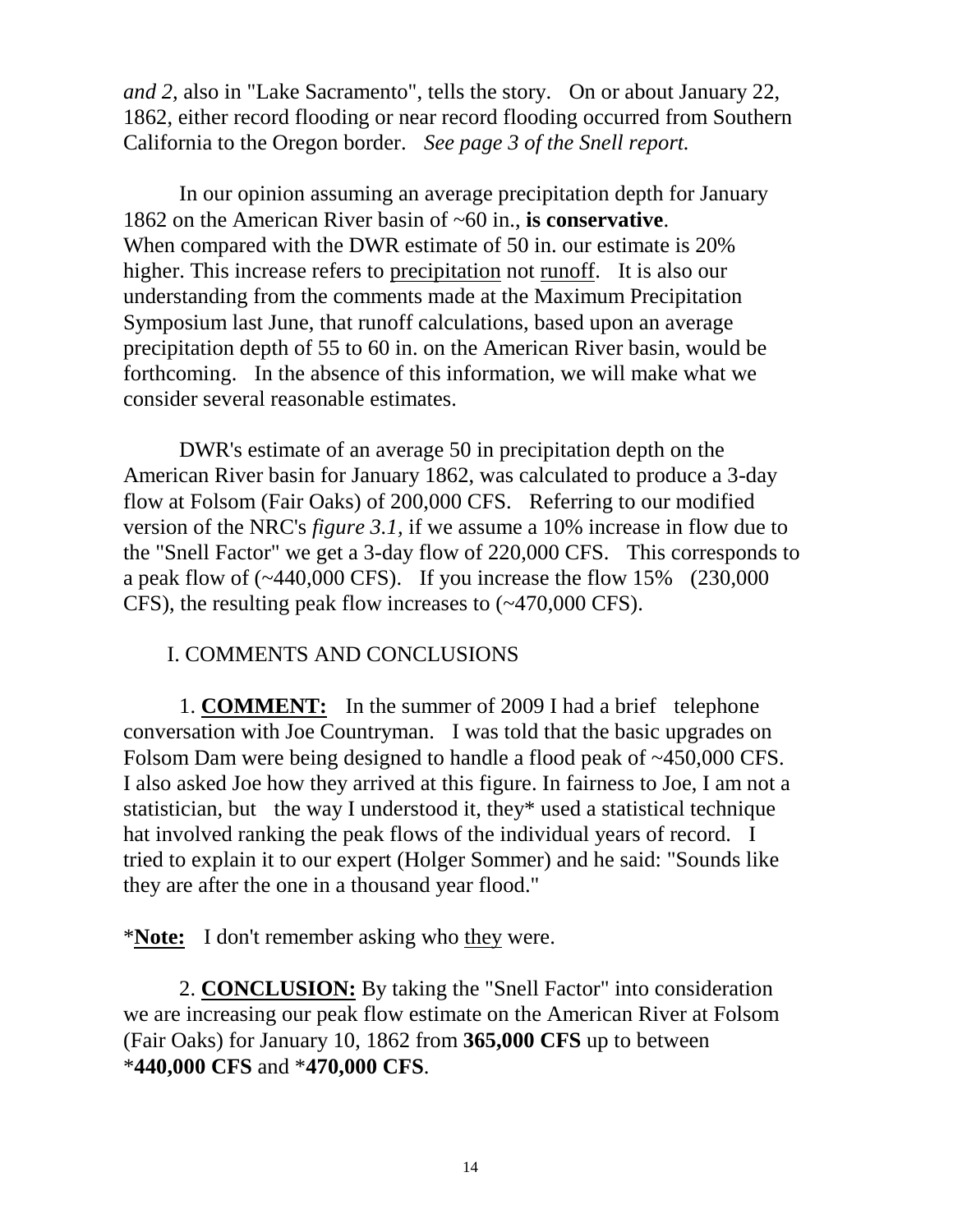\***Note:** These peak flow estimates may increase when 3-day runoff values for the American River at Folsom have been calculated using an average January 1862 watershed precipitation depth of 55 to 60 in.

> Leon Hunsaker, MS (MIT) with Claude Curran, Ph. D. (U of Oklahoma) June 10, 2011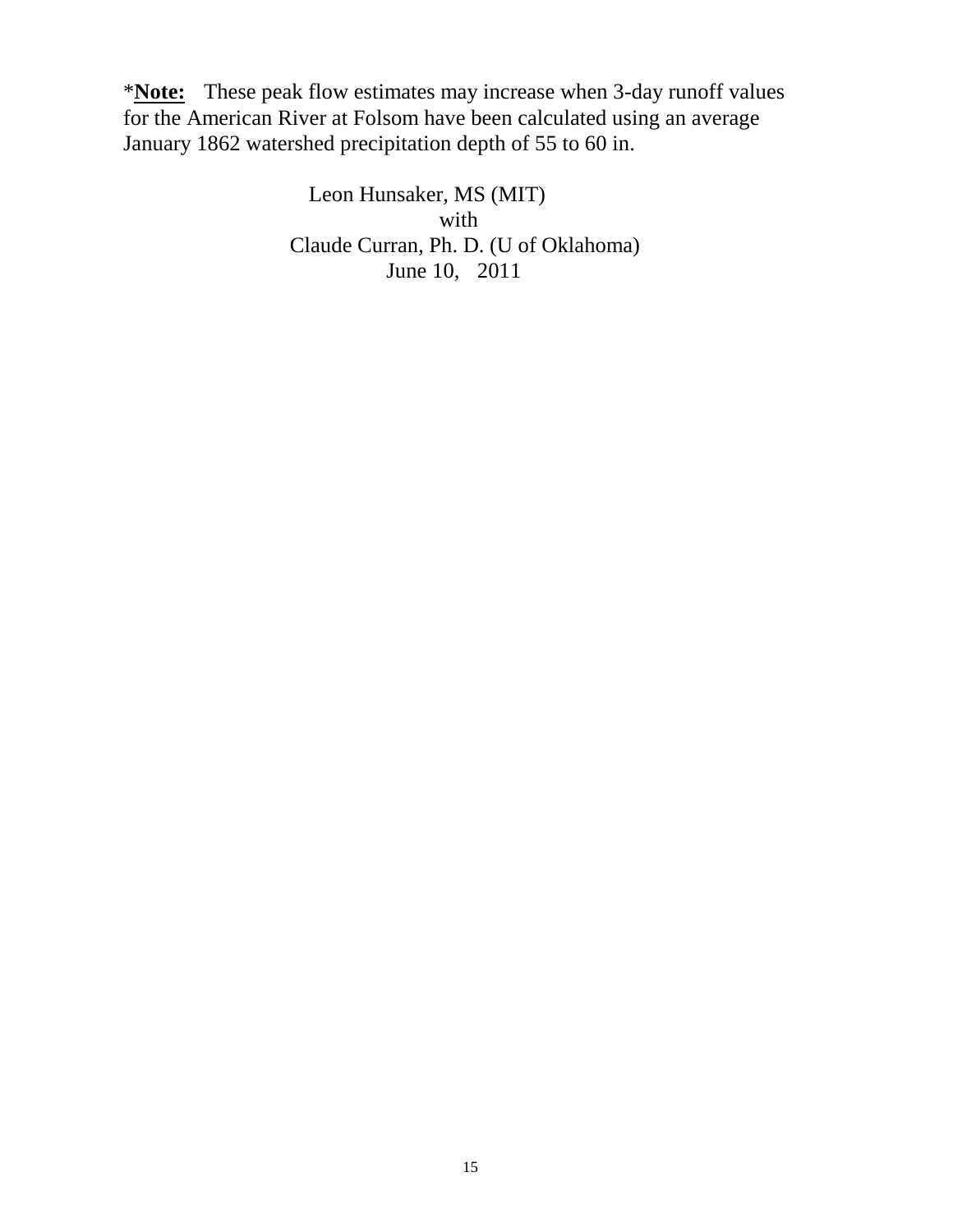

 $\mu$